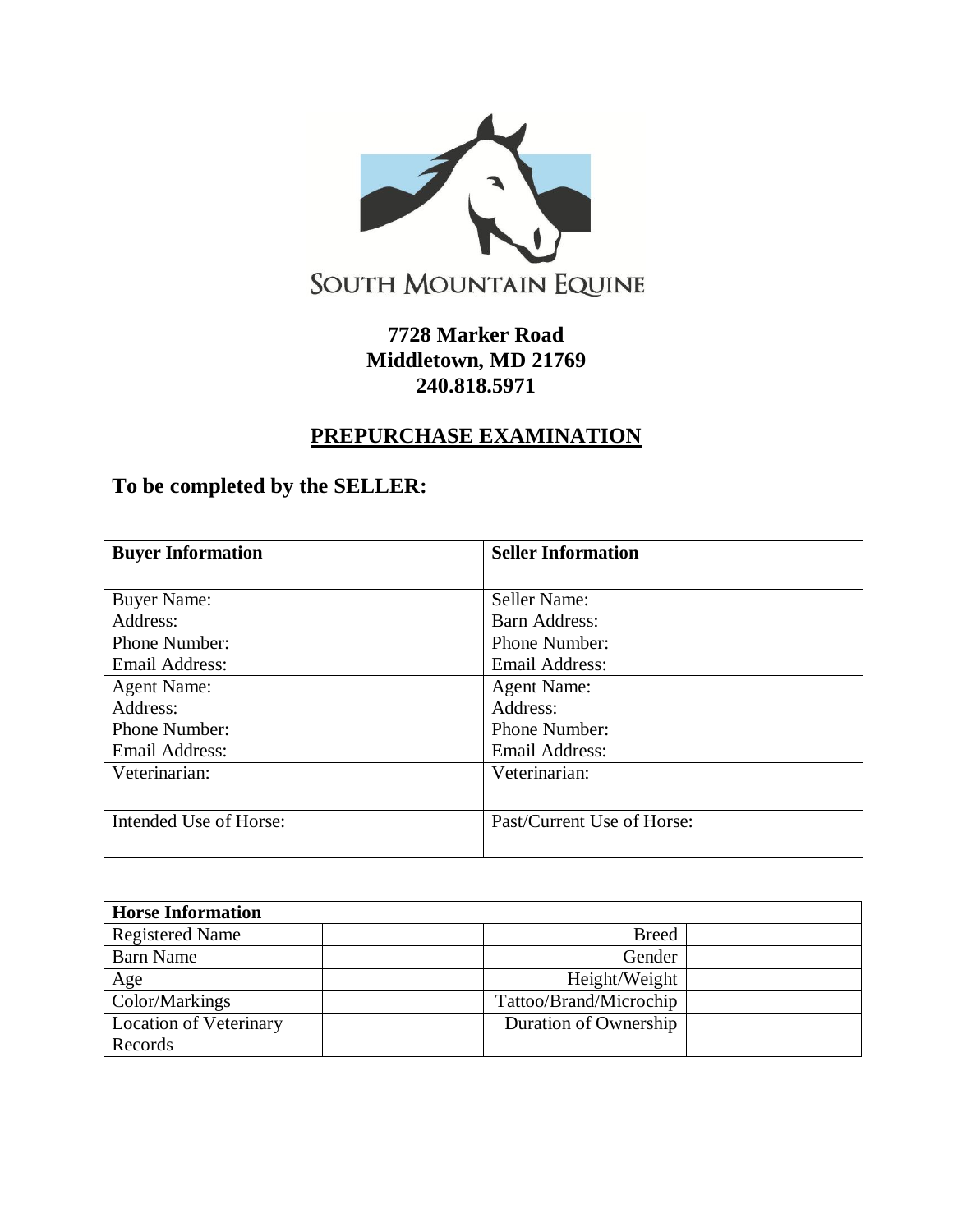| <b>Medical History</b>                                 | Yes | N <sub>0</sub> | <b>Explanation</b> |
|--------------------------------------------------------|-----|----------------|--------------------|
| Recent negative coggins or other blood results in last |     |                |                    |
| 12 months?                                             |     |                |                    |
| Has this horse been presented for a prepurchase exam   |     |                |                    |
| prior to today?                                        |     |                |                    |
| Has horse ever had colic?                              |     |                |                    |
| Has horse have any history of lameness or other        |     |                |                    |
| orthopedic problems?                                   |     |                |                    |
| Has horse ever had x-rays taken?                       |     |                |                    |
| Has surgery been performed on this horse?              |     |                |                    |
| Does horse have any history of neurologic disease?     |     |                |                    |
| Has the horse ever had any joint injections? If so,    |     |                |                    |
| when?                                                  |     |                |                    |
| Has this horse ever had respiratory disease?           |     |                |                    |
| Has this horse taken any medication in the last 60     |     |                |                    |
| days?                                                  |     |                |                    |
| Has this horse ever tied up or sweating problems?      |     |                |                    |
| Has this horse ever had surgery?                       |     |                |                    |
| Has this horse ever been bred or exposed to stallion?  |     |                |                    |
| Any cancerous lesions (ie. melenomas or sarcoids)?     |     |                |                    |
| Does this horse have any habits/vices (cribbing, wind- |     |                |                    |
| sucking, weaving, biting)?                             |     |                |                    |
| Has this horse ever had a vaccine reaction?            |     |                |                    |
| Are you aware of any past treatments or vices?         |     |                |                    |
| How long have you been acquainted with this animal?    |     |                |                    |
| Please list vaccinations and deworming for the last 12 |     |                |                    |
| months                                                 |     |                |                    |
| Please describe feed and supplements for the last 12   |     |                |                    |
| months                                                 |     |                |                    |
| Please describe work level in the last month and the   |     |                |                    |
| date/activity of last competition                      |     |                |                    |
| When was this horse last trimmed/shod?                 |     |                |                    |
| Where is this horse kept? Pasture/Dry Lot/Stable       |     |                |                    |
| Please describe veterinary examinations, treatments,   |     |                |                    |
| medications in the last 12 months                      |     |                |                    |

The statements above are true and complete to the best of my knowledge. This horse has not received any medication of any kind in the last three weeks (except as mentioned above).

**Signature of Seller:\_\_\_\_\_\_\_\_\_\_\_\_\_\_\_\_\_\_\_\_\_\_\_\_\_\_\_\_\_\_\_\_\_\_\_\_\_\_\_\_\_\_\_ Date:\_\_\_\_\_\_\_\_**